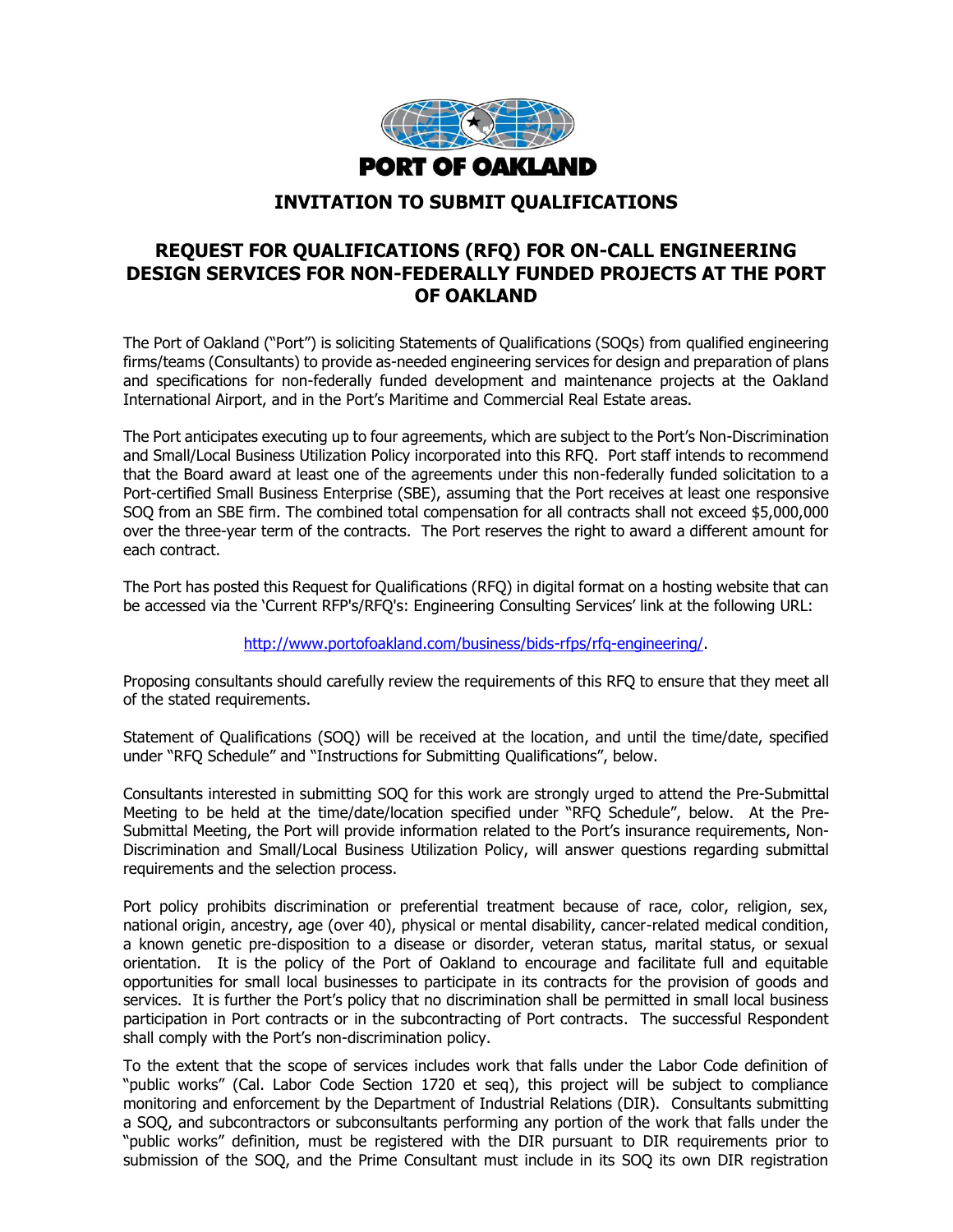number and the DIR registration numbers of all listed subcontractors and subconsultants that will participate in the "public works" portion of the scope of services. Work that falls under the Labor Code definition of "public works" is also subject to the provisions of the Davis-Bacon Act.

Qualified firms submitting SOQs will receive credit for the prime consultant satisfying the requirements of the Port's Non-Discrimination and Small/Local Business Utilization Policy (NDSLBUP), a summary of which is included herein as Attachment II (b). Because of the uncertainty of the actual work to be performed under this contract, Proposers will not receive preference points for listed subconsultants.

Questions regarding this RFQ must be addressed in writing to the appropriate contact person listed under "RFQ Contacts", below. All questions not directed specifically to the primary contact person must be copied to said primary contact person. Proposers are advised that questions received less than seven (7) calendar days prior to the SOQ due date may not be answered. Where appropriate, the Port will respond in writing to proposer questions submitted in a timely fashion via an addendum or a 'Log of Responses to Potential Qualifiers Questions'; see "Port Responses to Potential Qualifiers Questions", below.

The Port reserves the right to reject any or all SOQs, to waive any irregularities or informalities not affected by law, to evaluate the SOQs submitted and to award the contract according to the SOQ which best serves the interests of the Port.

| <b>RFQ Issued</b>                                                           | Friday March 4, 2022                                                                                                                                                                                                           |  |  |
|-----------------------------------------------------------------------------|--------------------------------------------------------------------------------------------------------------------------------------------------------------------------------------------------------------------------------|--|--|
| <b>Pre-Submittal of Qualifications</b><br><b>Meeting</b><br>(Non-Mandatory) | Friday March 11, 2022<br>via videoconference<br>https://portoakland.zoom.us/j/93905122179<br>After joining the meeting, please email your contact<br>information to dho@portoakland.com email address to<br>confirm attendance |  |  |
| <b>Deadline for Submission of</b><br><b>Potential Qualifiers Questions</b>  | Seven (7) calendar days prior to<br>SOQ Due Date                                                                                                                                                                               |  |  |
| <b>SOQ Due Date</b>                                                         | Friday April 1, 2022 at 12:00 noon                                                                                                                                                                                             |  |  |
| <b>Short List of Qualified</b><br>Consultants *                             | Monday April 4, 2022 through<br>Friday April 8, 2022                                                                                                                                                                           |  |  |
| <b>Consultant</b><br><b>Interviews/Presentations *</b>                      | Thursday April 14, 2022 through<br>Friday April 15, 2022                                                                                                                                                                       |  |  |
| <b>Final Selection Completed *</b>                                          | Monday April 18, 2022 through<br>Friday April 22, 2022                                                                                                                                                                         |  |  |
| <b>Board Approval of Consultant *</b>                                       | Thursday May 12, 2022                                                                                                                                                                                                          |  |  |
| <b>Contract Review/Finalization *</b>                                       | Monday April 25, 2022 through<br>Friday April 29, 2022                                                                                                                                                                         |  |  |
| <b>Execution of</b><br>Agreement/Insurance *                                | May/June 2022                                                                                                                                                                                                                  |  |  |
| * Note that all dates subsequent to the SOQ due date are subject to change. |                                                                                                                                                                                                                                |  |  |

## **RFQ Schedule**

## **Instructions for SOQ**